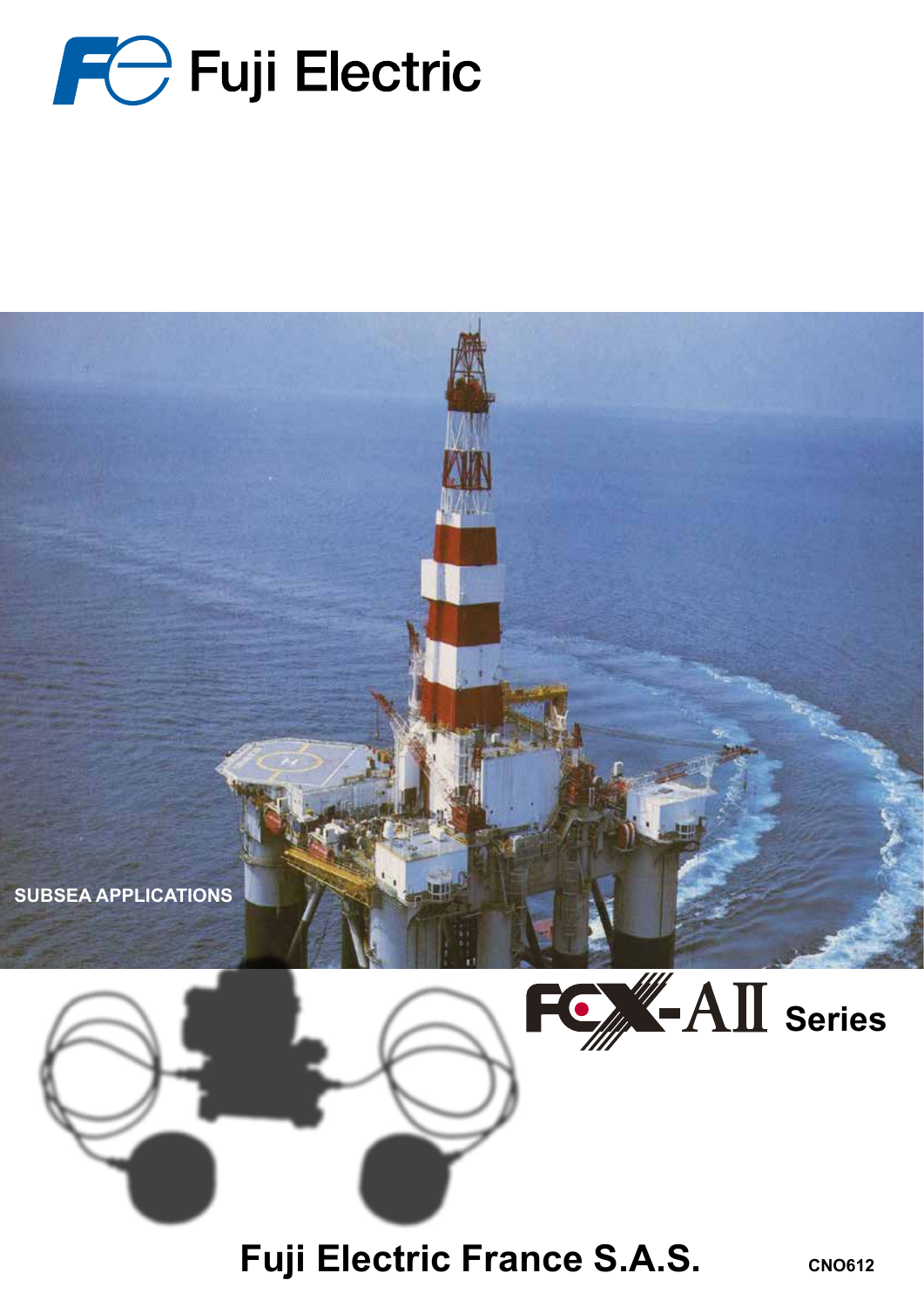# **Solutions for SUPER High Line Pressure for Flow and Differential Pressure applications :**

Based on more than 15 years experience of supplying Differential Pressure transmitters for Oil & Gas for line pressure of **more than 6000 Psi**, Fuji Electric France, is proud to announce the release of its latest Differential Pressure for **20 000 Psi** (1379 bar) line pressure as a direct response to our customer's requirements in **super** high pressure applications that are traditionally found in Oil & Gas flow measurement.

The experience and technical capability that we built into the new transmitter enables it to measure differential pressures of 130mbar at static pressures of up to 20 000 Psi (1379 bar), typically found in **top side and subsea applications**.

#### **Measuring principle :**

The transmitter utilizes a unique micromachined capacitive silicon sensor with state of the art microprocessor technology to provide exceptional performance and functionality. The silicon sensor is assembled **floating in measuring cell neck**, which allows extreme high line pressures and improves the static pressure characteristics. Pressure transfer oil envelops the silicon sensor **>>> FLOATING SILICON SENSOR.** Static pressure (line pressure) influence is strongly minimized thanks to floating sensor design.



## **Physical Specifications**

| <b>Process connections</b>                                        | Autoclave 9/16-18 UNF - 2B SF 375CX20, 9/16-18 UNF - 2B F 250C or 13/16-16UNF-2B SF<br>562CX20, others upon request                                         |  |  |  |
|-------------------------------------------------------------------|-------------------------------------------------------------------------------------------------------------------------------------------------------------|--|--|--|
| <b>Wetted parts materials</b><br>*Nota : see table (code symbols) | Measuring cell and body / Diaphragm Hastelloy C 276,<br>Measuring cell and body Hastelloy C 276 / Duplex                                                    |  |  |  |
| Non wetted parts                                                  | Electronics housing:<br>- Low copper die-cast aluminum alloy (std), finished with epoxy / polyurethane double coating<br>$-$ SS 316<br>Bolts / nuts: SS 660 |  |  |  |
| <b>Ambient temperature</b>                                        | $-5$ to $85^{\circ}$ C                                                                                                                                      |  |  |  |
| <b>Process temperature</b>                                        | $-5$ to 120 $^{\circ}$ C                                                                                                                                    |  |  |  |
| <b>Remote seal designs</b>                                        | Available according customer specifications                                                                                                                 |  |  |  |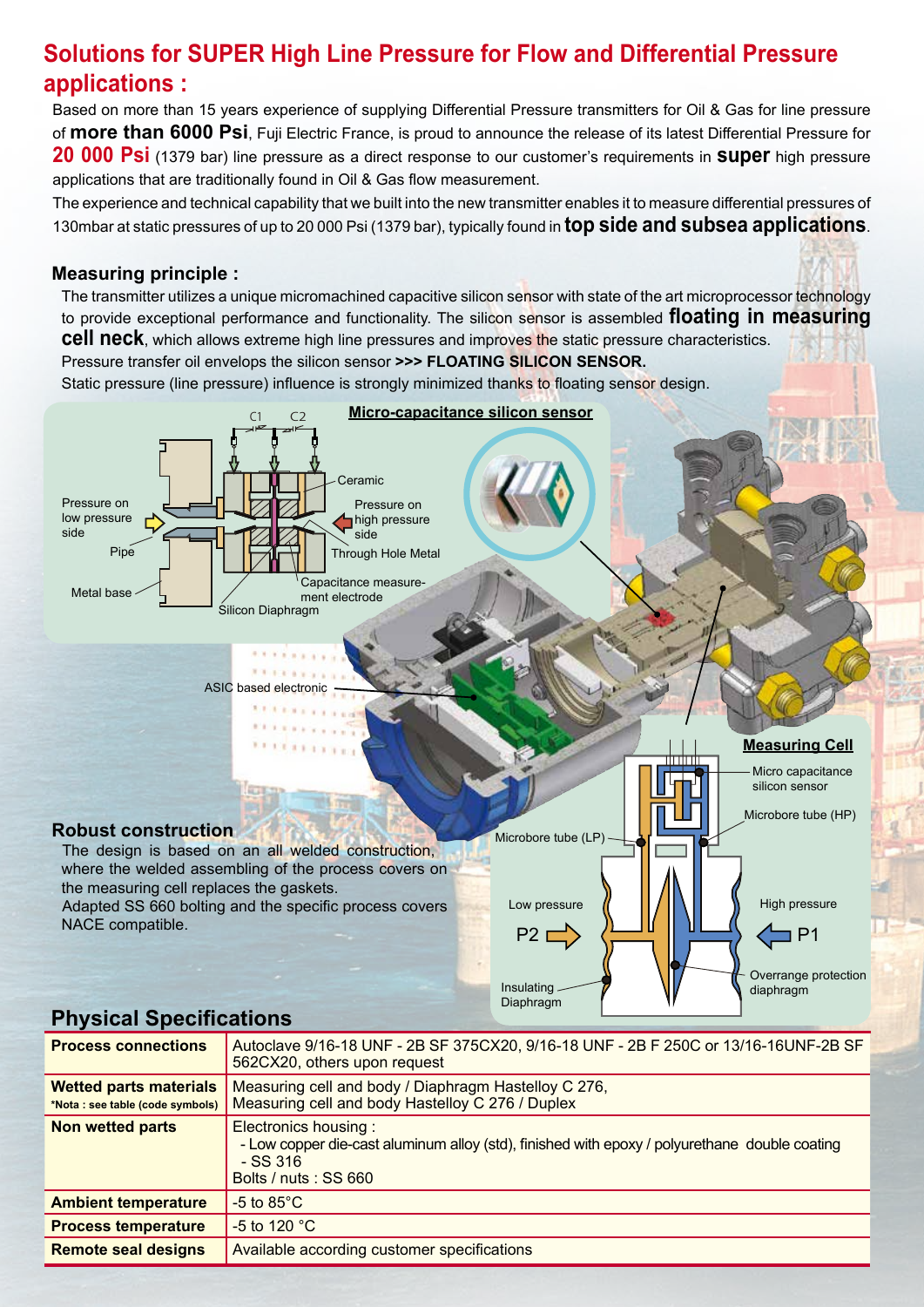# **Performance Specifications**

| <b>Accuracy rating:</b><br>(including linearity, hysteresis<br>and repeatability) | For spans greater than $1/10$ of URL : $\pm 0.1\%$ of span                                                                                                                        |  |  |  |
|-----------------------------------------------------------------------------------|-----------------------------------------------------------------------------------------------------------------------------------------------------------------------------------|--|--|--|
| <b>Stability</b>                                                                  | ±0.1% of upper range limit (URL) for 3 years                                                                                                                                      |  |  |  |
| <b>Ambient temperature effect</b>                                                 | Zero : $\pm$ (0.1+0.025 x URL / span) in % of span / 28 °C<br>Total: $\pm$ (0.125+0.025 x URL / span) in % of span / 28 °C                                                        |  |  |  |
| <b>Static pressure effect</b>                                                     | Zero: $\pm 0.1$ % of URL / 10 MPa<br>Span: 0 to -0.3 % of span / 10 MPa                                                                                                           |  |  |  |
| <b>Supply voltage effect</b>                                                      | Less than 0.05% of calibrated span per 10V                                                                                                                                        |  |  |  |
| <b>RFI effect</b>                                                                 | Less than 0.2% of URL for the frequencies of 20 to 1000MHz and field strength<br>30 V/m when electronics covers in place.<br>(Classification: 2-abc: 0.2% span per SAMA PMC 33.1) |  |  |  |
| <b>Mounting position effect</b>                                                   | Zero shift : Less than $0.12kPa$ {1.2m bar} for a 10 $^{\circ}$ tilt in any plane.<br>No effect on span. This error can be corrected by adjusting Zero after installatrion.       |  |  |  |
| <b>Vibration effect</b>                                                           | < ±0,25% of spans for spans greater than 1/10 of URL.<br>Frequency 10 to 150Hz, acceleration 39,2m/sec <sup>2</sup>                                                               |  |  |  |
| <b>Dielectric strength</b>                                                        | 500V AC, 50/60Hz 1 min, between circuit and earth.                                                                                                                                |  |  |  |
| <b>Insulation resistance</b>                                                      | More than 100M $\Omega$ at 500V DC                                                                                                                                                |  |  |  |
| <b>Turn-on time</b>                                                               | 4 seconds                                                                                                                                                                         |  |  |  |

## **Outline dimensions**

<del>mutrum</del>

 $243$ 

 $\frac{8}{10}$ 



 $\mathsf{L}$  –

- -.

| TARI F        |                 |                |               |  |  |
|---------------|-----------------|----------------|---------------|--|--|
| CONDUIT CONN. |                 | EARTH TERMINAL |               |  |  |
| D             |                 |                |               |  |  |
| 1/2-14NPT     | 16              | 5              | $N^8$ - 32UNC |  |  |
| M20x1.5       | 16 <sup>7</sup> |                | M4            |  |  |